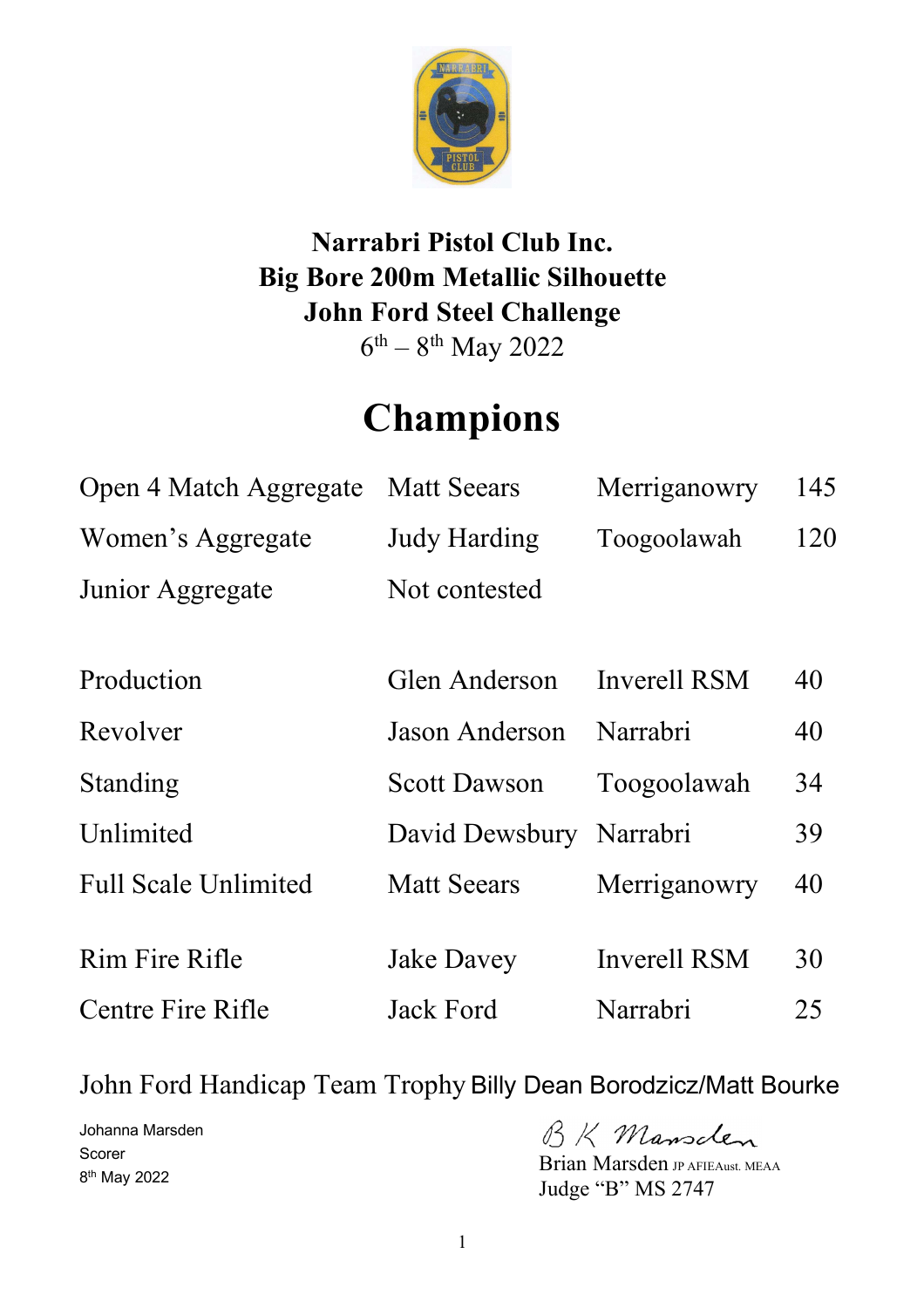# **200m Open Aggregate**

| Aggregate | <b>Top Surname</b> | Name         | <b>Club</b>         | Prod | Rev         | <b>Stand</b>   | Unlim          |
|-----------|--------------------|--------------|---------------------|------|-------------|----------------|----------------|
| 145       | Seears             | Matt         | Merriganowry        | 39   | 39          | 30             | 37             |
| 144       | Dawson             | Scott        | Toogoolawah         | 39   | 39          | 34             | 32             |
| 144       | Anderson           | Glen         | <b>Inverell RSM</b> | 40   | 35          | 33             | 36             |
| 141       | Emery              | Kim          | Mt Lindesay         | 40   | 39          | 25             | 37             |
| 139       | Anderson           | Tim          | Narrabri            | 38   | 38          | 26             | 37             |
| 138       | Anderson           | Jason        | Narrabri            | 40   | 40          | 23             | 35             |
| 137       | Davey              | Tim          | <b>Inverell RSM</b> | 39   | 38          | 25             | 35             |
| 135       | Dewsbury           | David        | Narrabri            | 39   | 38          | 19             | 39             |
| 129       | Harding            | Judy         | Toogoolawah         | 39   | 36          | 21             | 33             |
| 126       | Harding            | John         | Metro PSQ           | 39   | 33          | 24             | 30             |
| 122       | Davey              | Jake         | <b>Inverell RSM</b> | 40   | 31          | 21             | 30             |
| 118       | Ford               | Jack         | Narrabri            | 39   | 36          | 16             | 27             |
| 116       | Dawson             | Greg         | Armidale            | 40   | 35          | 16             | 25             |
| 112       | Dewsbury           | Ben          | Metro PSQ           | 33   | 33          | 18             | 28             |
| 102       | <b>Brown</b>       | Richard      | Kurrajong           | 28   | 32          | 15             | 27             |
| 95        | Parsons            | Darren       | Newcastle           | 25   | 32          | 18             | 20             |
| 91        | Howitt             | Paul         | Newcastle           | 32   | 22          | 19             | 18             |
| 90        | Archibald          | Carmel       | Armidale            | 28   | 29          | 17             | 16             |
| 89        | <b>Wilkins</b>     | Paul         | Narrabri            | 30   | 22          | 17             | 20             |
| 86        | <b>Borodzicz</b>   | Billy dean   | Narrabri            | 31   | 23          | 13             | 19             |
| 85        | Ellem              | Neville      | Newcastle           | 29   | 29          | 9              | 18             |
| 84        | Marsden            | <b>Brian</b> | Newcastle           | 33   | 25          | 26             | 0              |
| 67        | <b>Burke</b>       | Matt         | Narrabri            | 22   | 17          | 15             | 13             |
| 50        | Chappell           | John         | Port Macquarie      | 20   | 15          | 5              | 10             |
| 49        | Roberts            | Derek        | Newcastle           | 13   | 17          | 11             | 8              |
| 43        | Hamblin            | Jayden       | Narrabri            | 28   | $\mathbf 0$ | 15             | 0              |
| 39        | Cutler             | <b>Brian</b> | Port Macquarie      | 17   | 13          | $\overline{2}$ | $\overline{7}$ |
| 36        | Hamblin            | Jeff         | Narrabri            | 28   | 0           | 8              | 0              |

### **200m Womens Aggregate**

| <b>Aggregate Top Surname</b> |           | <b>Name</b> | Club        | Prod | Rev | Stand | Unlim |
|------------------------------|-----------|-------------|-------------|------|-----|-------|-------|
| 129                          | Harding   | Judy        | Toogoolawah | 39   | 36  |       | 33    |
| 90                           | Archibald | Carmel      | Armidale    | 28   | 29  |       | 16    |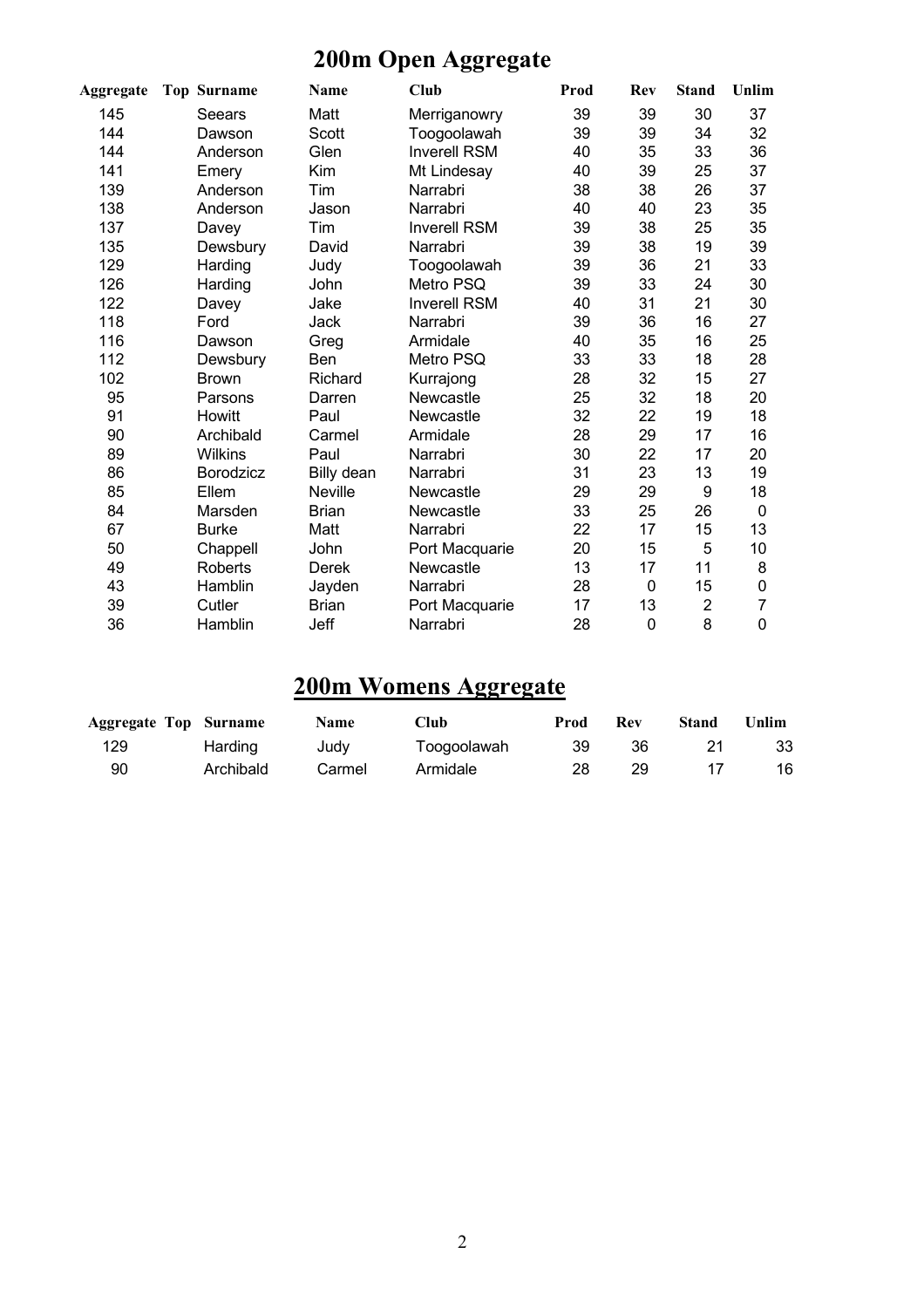#### **200m Production Off Gun**

| Name           | Surname      | <b>Club</b>         | Grade Grade    | <b>Total</b> | <b>Top</b>     | Chick Pig Turk Ram |                  |                |                         |
|----------------|--------------|---------------------|----------------|--------------|----------------|--------------------|------------------|----------------|-------------------------|
| Glen           | Anderson     | <b>Inverell RSM</b> | <b>INT</b>     | 40           | $\mathbf{1}$   | 10                 | 10               | 10             | 10                      |
| Jake           | Davey        | <b>Inverell RSM</b> | <b>INT</b>     | 40           | $\overline{2}$ | 10                 | 10               | 10             | 10                      |
| Kim            | Emery        | Mt Lindesay         | <b>INT</b>     | 40           | 3              | 10                 | 10               | 10             | 10                      |
| Greg           | Dawson       | Armidale            | <b>INT</b>     | 40           | $\overline{4}$ | 10                 | 10               | 10             | 10                      |
| Jason          | Anderson     | Narrabri            | <b>INT</b>     | 40           | 5              | 10                 | 10               | 10             | 10                      |
| Tim            | Davey        | <b>Inverell RSM</b> | <b>INT</b>     | 39           |                | 10                 | 9                | 10             | 10                      |
| Scott          | Dawson       | Toogoolawah         | <b>INT</b>     | 39           |                | 10                 | 10               | 9              | 10                      |
| Jack           | Ford         | Narrabri            | <b>INT</b>     | 39           |                | 10                 | 10               | 9              | 10                      |
| Judy           | Harding      | Toogoolawah         | <b>INT</b>     | 39           |                | 10                 | 10               | 9              | 10                      |
| David          | Dewsbury     | Narrabri            | <b>INT</b>     | 39           |                | 10                 | 10               | 10             | $\boldsymbol{9}$        |
| John           | Harding      | Metro PSQ           | <b>INT</b>     | 39           |                | 10                 | 10               | 10             | 9                       |
| Matt           | Seears       | Merriganowry        | <b>INT</b>     | 39           |                | 10                 | 10               | 10             | 9                       |
| Tim            | Anderson     | Narrabri            | <b>INT</b>     | 38           |                | 10                 | 10               | 10             | 8                       |
| <b>Brian</b>   | Marsden      | Newcastle           | <b>AAA</b>     | 33           |                | $\overline{7}$     | 9                | 8              | 9                       |
| Ben            | Dewsbury     | Metro PSQ           | AAA            | 33           |                | 10                 | $\boldsymbol{9}$ | 5              | 9                       |
| Paul           | Howitt       | Newcastle           | AA             | 32           |                | 8                  | 10               | 5              | 9                       |
| Billy dean     | Borodzicz    | Narrabri            | $\overline{A}$ | 31           |                | 9                  | 10               | 6              | $6\phantom{1}$          |
| Paul           | Wilkins      | Narrabri            | <b>INT</b>     | 30           |                | 8                  | 10               | $\overline{7}$ | 5                       |
| <b>Neville</b> | Ellem        | Newcastle           | <b>INT</b>     | 29           |                | 9                  | 8                | 6              | $6\phantom{1}$          |
| Jayden         | Hamblin      | Narrabri            | AA             | 28           |                | 8                  | 9                | 3              | 8                       |
| Richard        | <b>Brown</b> | Kurrajong           | <b>INT</b>     | 28           |                | 6                  | 10               | 5              | $\overline{7}$          |
| Jeff           | Hamblin      | Narrabri            | A              | 28           |                | 8                  | 8                | 5              | 7                       |
| Carmel         | Archibald    | Armidale            | AAA            | 28           |                | 9                  | 9                | 6              | $\overline{\mathbf{4}}$ |
| Darren         | Parsons      | Newcastle           | AA             | 25           |                | 8                  | 10               | 5              | $\overline{2}$          |
| Matt           | <b>Burke</b> | Narrabri            | B              | 22           |                | 4                  | 8                | 3              | $\overline{7}$          |
| John           | Chappell     | Port Macquarie      | AA             | 20           |                | 6                  | $\overline{7}$   | 1              | $6\phantom{1}$          |
| <b>Brian</b>   | Cutler       | Port Macquarie      | AA             | 17           |                | 8                  | $6\phantom{1}6$  | 3              | $\pmb{0}$               |
| Derek          | Roberts      | Newcastle           | A              | 13           |                | 8                  | 3                | 1              | 1                       |

#### **200m Revolver Off Gun**

| <b>Name</b> | <b>Surname</b> | <b>Club</b>         | Grade Grade | Total | Top | Chick Pig Turk Ram |    |    |    |
|-------------|----------------|---------------------|-------------|-------|-----|--------------------|----|----|----|
| Jason       | Anderson       | Narrabri            | INT         | 40    |     | 10                 | 10 | 10 | 10 |
| Scott       | Dawson         | Toogoolawah         | INT         | 39    |     | 10                 | 10 | 10 | 9  |
| <b>Kim</b>  | Emery          | Mt Lindesay         | INT         | 39    |     | 10                 | 10 | 10 | 9  |
| Matt        | Seears         | Merriganowry        | <b>INT</b>  | 39    |     | 10                 | 10 | 10 | 9  |
| Tim         | Davey          | <b>Inverell RSM</b> | <b>INT</b>  | 38    |     | 9                  | 9  | 10 | 10 |
| Tim         | Anderson       | Narrabri            | <b>INT</b>  | 38    |     | 10                 | 10 | 10 | 8  |
| David       | Dewsbury       | Narrabri            | <b>INT</b>  | 38    |     | 10                 | 10 | 10 | 8  |
| Jack        | Ford           | Narrabri            | <b>INT</b>  | 36    |     | 10                 | 10 | 6  | 10 |
| Judy        | Harding        | Toogoolawah         | <b>INT</b>  | 36    |     | 10                 | 10 | 7  | 9  |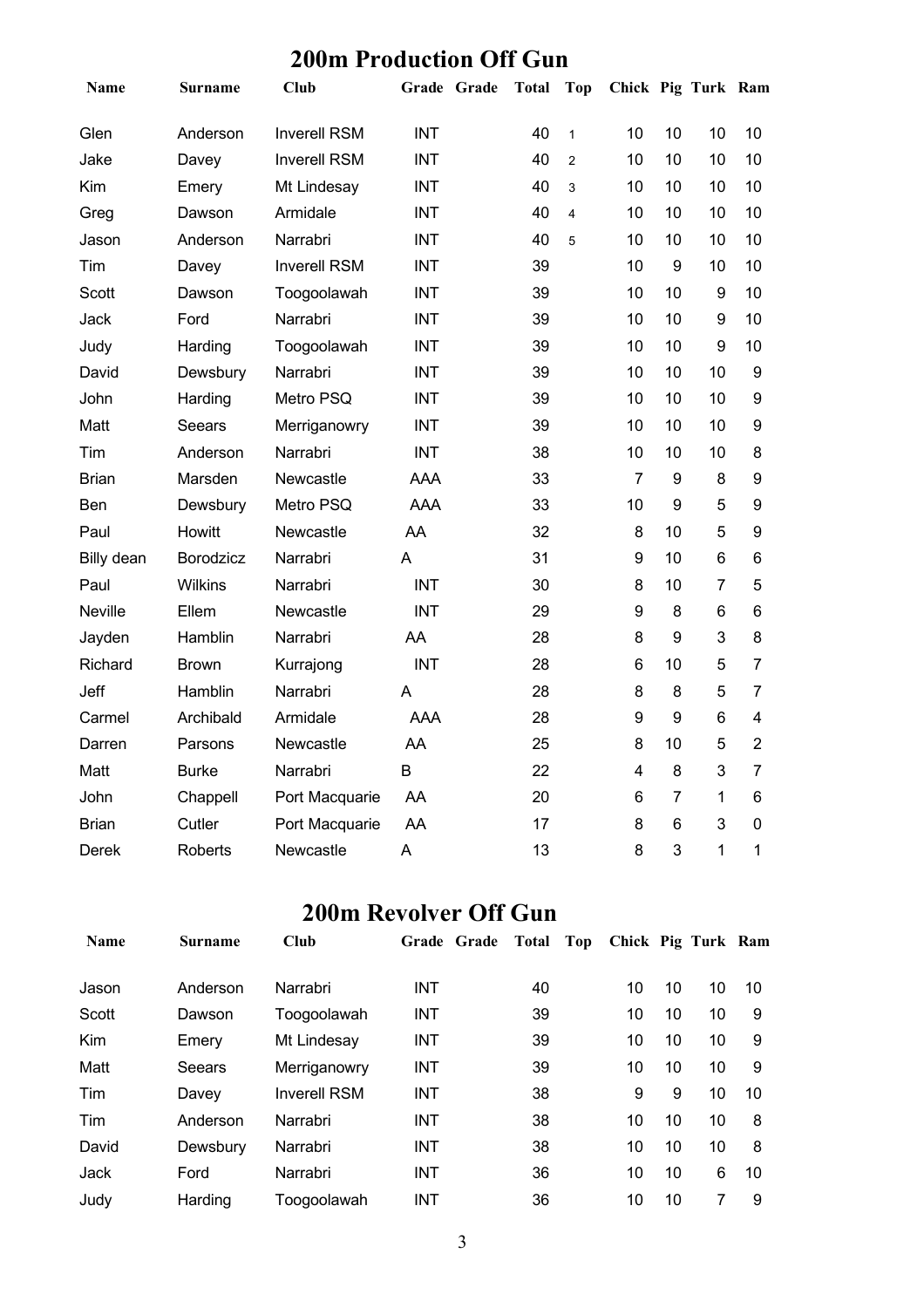| Glen         | Anderson         | <b>Inverell RSM</b> | <b>INT</b> | 35 | 9              | 10             | $\overline{7}$ | 9              |
|--------------|------------------|---------------------|------------|----|----------------|----------------|----------------|----------------|
| Greg         | Dawson           | Armidale            | AAA        | 35 | 10             | 9              | $\overline{7}$ | 9              |
| Ben          | Dewsbury         | Metro PSQ           | AAA        | 33 | 10             | 9              | 7              | 7              |
| John         | Harding          | Metro PSQ           | <b>INT</b> | 33 | 10             | 10             | $\overline{7}$ | 6              |
| Darren       | Parsons          | Newcastle           | AA         | 32 | 9              | 9              | $6\phantom{1}$ | 8              |
| Richard      | <b>Brown</b>     | Kurrajong           | <b>INT</b> | 32 | 10             | 10             | 5              | 7              |
| Jake         | Davey            | <b>Inverell RSM</b> | AAA        | 31 | $\overline{7}$ | 10             | 7              | 7              |
| Neville      | Ellem            | Newcastle           | INT        | 29 | 9              | 8              | 6              | 6              |
| Carmel       | Archibald        | Armidale            | AA         | 29 | 9              | 8              | $\overline{7}$ | 5              |
| <b>Brian</b> | Marsden          | Newcastle           | <b>AAA</b> | 25 | 7              | 6              | $\overline{7}$ | 5              |
| Billy dean   | <b>Borodzicz</b> | Narrabri            | A          | 23 | 10             | 8              | 3              | $\overline{2}$ |
| Paul         | Howitt           | Newcastle           | A          | 22 | $\overline{7}$ | $\overline{7}$ | 3              | 5              |
| Paul         | Wilkins          | Narrabri            | AAA        | 22 | 6              | 8              | 5              | 3              |
| Matt         | <b>Burke</b>     | Narrabri            | B          | 17 | $\overline{7}$ | $\mathbf 0$    | $6\phantom{1}$ | 4              |
| Derek        | <b>Roberts</b>   | Newcastle           | B          | 17 | 8              | 6              | $\overline{2}$ | 1              |
| John         | Chappell         | Port Macquarie      | A          | 15 | 4              | 6              | 4              | 1              |
| <b>Brian</b> | Cutler           | Port Macquarie      | A          | 13 | 3              | 4              | $\overline{2}$ | 4              |

# **200m Standing Off Gun**

| Name         | <b>Surname</b>   | Club                |            | Grade Grade | <b>Total</b> | <b>Top</b> | Chick Pig Turk Ram |                 |                |                         |
|--------------|------------------|---------------------|------------|-------------|--------------|------------|--------------------|-----------------|----------------|-------------------------|
| Scott        | Dawson           | Toogoolawah         | <b>INT</b> |             | 34           |            | 10                 | 9               | $6\phantom{1}$ | 9                       |
| Glen         | Anderson         | <b>Inverell RSM</b> | <b>INT</b> |             | 33           |            | 9                  | 10              | $\overline{7}$ | 7                       |
| Matt         | Seears           | Merriganowry        | <b>INT</b> |             | 30           |            | 10                 | 8               | 5              | $\overline{7}$          |
| Tim          | Anderson         | Narrabri            | <b>INT</b> |             | 26           |            | $\overline{7}$     | 8               | 6              | 5                       |
| <b>Brian</b> | Marsden          | Newcastle           | <b>INT</b> |             | 26           |            | $\overline{7}$     | $\overline{7}$  | 8              | 4                       |
| Tim          | Davey            | <b>Inverell RSM</b> | <b>INT</b> |             | 25           |            | 8                  | $\overline{7}$  | 3              | 7                       |
| Kim          | Emery            | Mt Lindesay         | <b>INT</b> |             | 25           |            | 8                  | $\overline{7}$  | 6              | 4                       |
| John         | Harding          | Metro PSQ           | <b>INT</b> |             | 24           |            | 8                  | 9               | 3              | $\overline{4}$          |
| Jason        | Anderson         | Narrabri            | AAA        |             | 23           |            | 8                  | 6               | 5              | $\overline{4}$          |
| Judy         | Harding          | Toogoolawah         | <b>INT</b> |             | 21           |            | 8                  | 4               | 4              | 5                       |
| Jake         | Davey            | <b>Inverell RSM</b> | <b>INT</b> |             | 21           |            | $\overline{7}$     | 8               | 4              | $\overline{2}$          |
| Paul         | Howitt           | Newcastle           | A          |             | 19           |            | $\overline{7}$     | 6               | 3              | 3                       |
| David        | Dewsbury         | Narrabri            | <b>INT</b> |             | 19           |            | 8                  | $\overline{7}$  | $\overline{2}$ | $\overline{2}$          |
| Ben          | Dewsbury         | Metro PSQ           | A          |             | 18           |            | 5                  | 6               | $\overline{2}$ | 5                       |
| Darren       | Parsons          | Newcastle           | A          |             | 18           |            | 6                  | 8               | 1              | 3                       |
| Carmel       | Archibald        | Armidale            | AA         |             | 17           |            | 6                  | 5               | $\overline{2}$ | $\overline{\mathbf{4}}$ |
| Paul         | <b>Wilkins</b>   | Narrabri            | AAA        |             | 17           |            | 6                  | $6\phantom{1}6$ | 3              | $\overline{2}$          |
| Greg         | Dawson           | Armidale            | <b>AAA</b> |             | 16           |            | $6\phantom{1}6$    | 3               | 5              | $\overline{2}$          |
| Jack         | Ford             | Narrabri            | <b>AAA</b> |             | 16           |            | $\overline{7}$     | $\overline{7}$  | $\overline{2}$ | 0                       |
| Matt         | <b>Burke</b>     | Narrabri            | B          |             | 15           |            | $\overline{2}$     | 6               | 3              | $\overline{\mathbf{4}}$ |
| Richard      | <b>Brown</b>     | Kurrajong           | AA         |             | 15           |            | 6                  | $\overline{4}$  | $\overline{2}$ | 3                       |
| Jayden       | Hamblin          | Narrabri            | A          |             | 15           |            | 3                  | $\overline{7}$  | 3              | $\overline{2}$          |
| Billy dean   | <b>Borodzicz</b> | Narrabri            | Α          |             | 13           |            | 5                  | 6               | 1              | 1                       |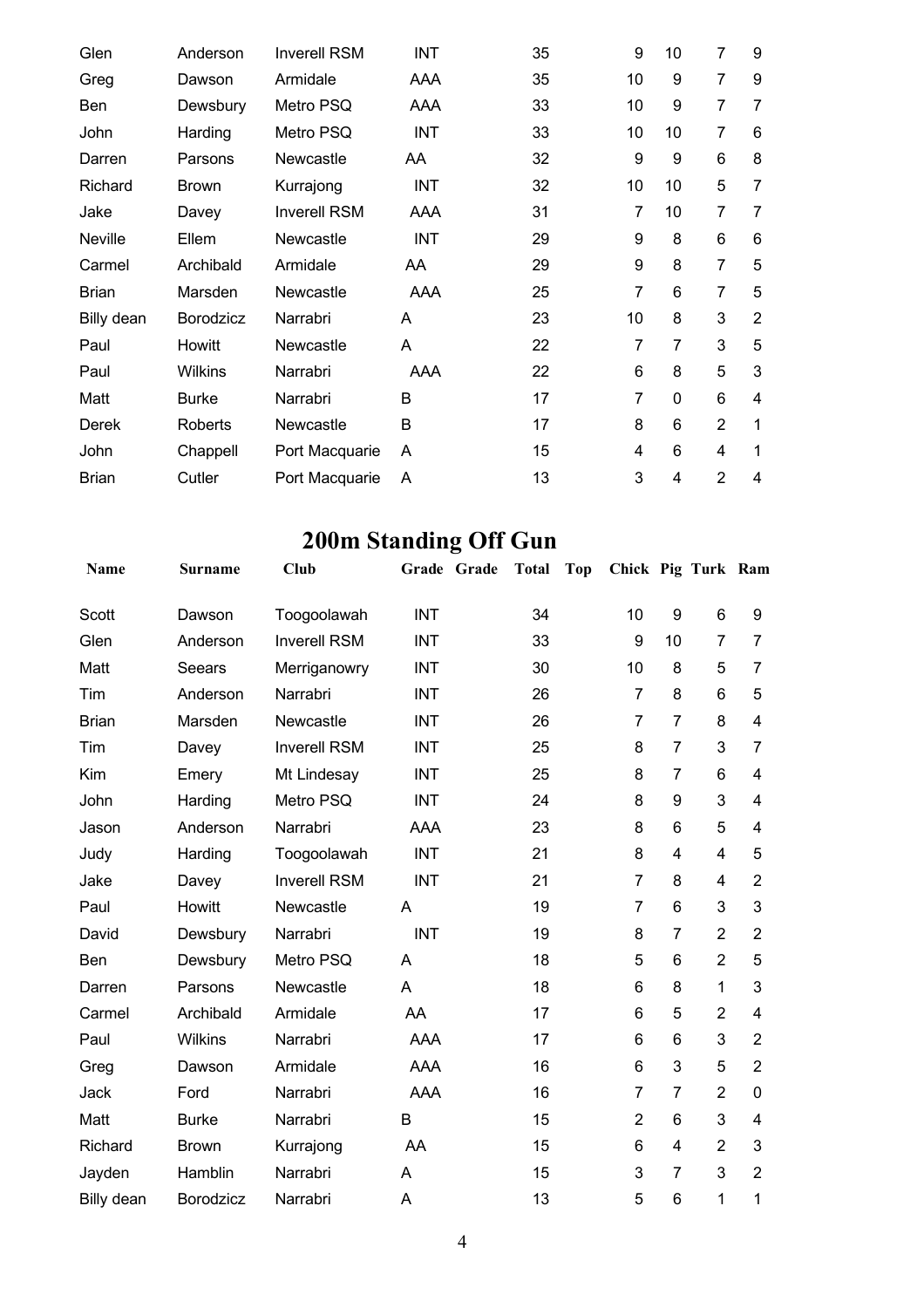| Derek          | <b>Roberts</b> | Newcastle        | A   | 11 | 5             |                | $\Omega$ |  |
|----------------|----------------|------------------|-----|----|---------------|----------------|----------|--|
| <b>Neville</b> | Ellem          | <b>Newcastle</b> | INT | 9  | 3             | 3              |          |  |
| Jeff           | <b>Hamblin</b> | Narrabri         |     | 8  | 3             | 2              |          |  |
| John           | Chappell       | Port Macquarie   | - A | 5  | $\mathcal{P}$ | $\overline{2}$ |          |  |
| <b>Brian</b>   | Cutler         | Port Macquarie   | -B  |    |               |                |          |  |

## **200m Unlimited Off Gun**

| Name           | <b>Surname</b> | <b>Club</b>         | Grade      | Grade Total<br><b>Top</b> | <b>Chick</b>   |    | Pig Turk Ram   |                         |
|----------------|----------------|---------------------|------------|---------------------------|----------------|----|----------------|-------------------------|
| David          | Dewsbury       | Narrabri            | <b>AAA</b> | 39                        | 10             | 10 | 10             | 9                       |
| Matt           | Seears         | Merriganowry        | <b>INT</b> | 37                        | 10             | 10 | $\overline{7}$ | 10                      |
| Kim            | Emery          | Mt Lindesay         | <b>INT</b> | 37                        | 10             | 9  | 9              | $9\,$                   |
| Tim            | Anderson       | Narrabri            | <b>INT</b> | 37                        | 10             | 10 | 9              | 8                       |
| Glen           | Anderson       | <b>Inverell RSM</b> | <b>INT</b> | 36                        | 9              | 10 | 9              | 8                       |
| Tim            | Davey          | <b>Inverell RSM</b> | <b>AAA</b> | 35                        | 10             | 9  | $\overline{7}$ | 9                       |
| Jason          | Anderson       | Narrabri            | <b>AAA</b> | 35                        | 10             | 10 | $\overline{7}$ | 8                       |
| Judy           | Harding        | Toogoolawah         | <b>AAA</b> | 33                        | 10             | 10 | $\overline{7}$ | $6\phantom{1}$          |
| Scott          | Dawson         | Toogoolawah         | <b>INT</b> | 32                        | 10             | 9  | 5              | 8                       |
| John           | Harding        | Metro PSQ           | <b>AAA</b> | 30                        | 9              | 8  | 6              | $\overline{7}$          |
| Jake           | Davey          | <b>Inverell RSM</b> | <b>AAA</b> | 30                        | 9              | 10 | $\overline{7}$ | $\overline{\mathbf{4}}$ |
| Ben            | Dewsbury       | Metro PSQ           | AA         | 28                        | 8              | 9  | $6\phantom{1}$ | 5                       |
| Jack           | Ford           | Narrabri            | <b>AAA</b> | 27                        | 8              | 7  | 5              | $\overline{7}$          |
| Richard        | <b>Brown</b>   | Kurrajong           | AA         | 27                        | 10             | 6  | 4              | $\overline{7}$          |
| Greg           | Dawson         | Armidale            | AA         | 25                        | 9              | 9  | $\overline{4}$ | 3                       |
| Paul           | Wilkins        | Narrabri            | AA         | 20                        | 8              | 8  | $\overline{2}$ | $\overline{2}$          |
| Darren         | Parsons        | Newcastle           | B          | 20                        | 8              | 8  | 3              | $\mathbf{1}$            |
| Billy dean     | Borodzicz      | Narrabri            | B          | 19                        | 6              | 5  | 5              | $\mathbf{3}$            |
| Paul           | Howitt         | Newcastle           | A          | 18                        | $\overline{7}$ | 5  | $\overline{2}$ | $\overline{\mathbf{4}}$ |
| <b>Neville</b> | Ellem          | Newcastle           | <b>AAA</b> | 18                        | 5              | 8  | $\mathbf{1}$   | $\overline{\mathbf{4}}$ |
| Carmel         | Archibald      | Armidale            | A          | 16                        | $\overline{7}$ | 6  | 3              | $\pmb{0}$               |
| Matt           | <b>Burke</b>   | Narrabri            | B          | 13                        | 6              | 4  | $\overline{2}$ | $\mathbf{1}$            |
| John           | Chappell       | Port Macquarie      | B          | 10                        | $\overline{4}$ | 5  | $\mathbf 0$    | $\mathbf 1$             |
| Derek          | Roberts        | Newcastle           | B          | 8                         | 3              | 4  | $\overline{0}$ | $\mathbf{1}$            |
| <b>Brian</b>   | Cutler         | Port Macquarie      | B          | $\overline{7}$            | $\overline{2}$ | 3  | 1              | 1                       |

#### **200m Full Scale Unlimited Off Gun**

| <b>Name</b>      | Surname    | Club                | Grade Grade | Total | Top | Chick Pig Turk Ram |    |    |     |
|------------------|------------|---------------------|-------------|-------|-----|--------------------|----|----|-----|
| Matt             | Seears     | Merriganowry        | <b>INT</b>  | 40    |     | 10                 | 10 | 10 | -10 |
| Judy             | Harding    | Toogoolawah         | <b>INT</b>  | 39    |     | 10                 | 10 | 9  | 10  |
| Glen             | Anderson   | <b>Inverell RSM</b> | <b>INT</b>  | 39    |     | 10                 | 10 | 10 | 9   |
| Scott            | Dawson     | Toogoolawah         | INT         | 38    |     | 9                  | 10 | 9  | 10  |
| <b>Borodzicz</b> | Billy dean | Narrabri            | AAA         | 37    |     | 10                 | 9  | 8  | 10  |
| <b>Derek</b>     | Roberts    | Newcastle           | AA          | 36    |     | 8                  | 9  | 10 | 9   |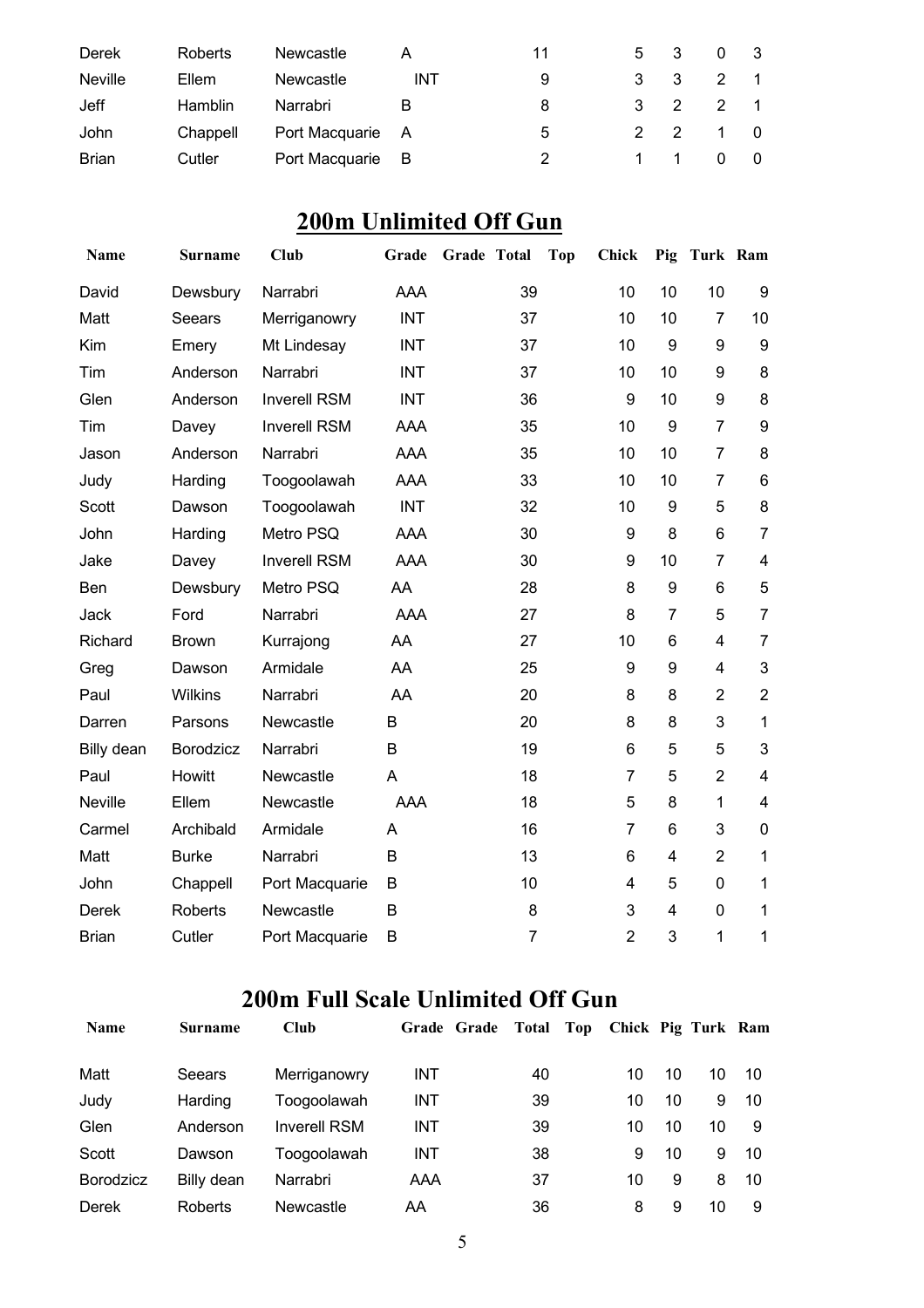| Richard        | <b>Brown</b> | Kurrajong      | AAA        | 34 | 9  | 10 | 9              | 6 |
|----------------|--------------|----------------|------------|----|----|----|----------------|---|
| Paul           | Howitt       | Newcastle      | A          | 33 | 7  | 9  | 9              | 8 |
| Kim            | Emery        | Mt Lindesay    | INT        | 33 | 9  | 10 | 6              | 8 |
| <b>Brian</b>   | Marsden      | Newcastle      | AAA        | 33 | 10 | 9  | 7              |   |
| <b>Neville</b> | Ellem        | Newcastle      | <b>INT</b> | 32 | 10 | 8  | 7              |   |
| Matthew        | <b>Burke</b> | Narrabri       | A          | 28 | 9  | 9  | 4              | 6 |
| Carmel         | Archibald    | Armidale       | AA         | 27 | 10 | 9  | 3              | 5 |
| <b>Brian</b>   | Cutler       | Port Macquarie | AA         | 24 |    | 9  | $\overline{4}$ | 4 |
| John           | Chappell     | Port Macquarie | B          | 21 | 6  | 8  | 3              | 4 |

## **Centre Fire Rifle Off Gun**

| <b>Jack</b> | Ford           | 25  |
|-------------|----------------|-----|
| Glen        | Anderson       | -21 |
| Paul        | <b>Wilkins</b> | 19  |

#### **Rim Fire Rifle Off Gun**

| Jake         | Davey           | 30 |
|--------------|-----------------|----|
| Glen         | Anderson        | 25 |
| <b>Scott</b> | Dawson          | 22 |
| Tim          | Davey           | 20 |
| Tim          | Anderson        | 20 |
| Jack         | Ford            | 19 |
| John         | Harding         | 17 |
| David        | Dewsbury        | 14 |
| Ben          | Dewsbury        | 14 |
| Jason        | Anderson        | 13 |
| Robert       | <b>Boutcher</b> | 10 |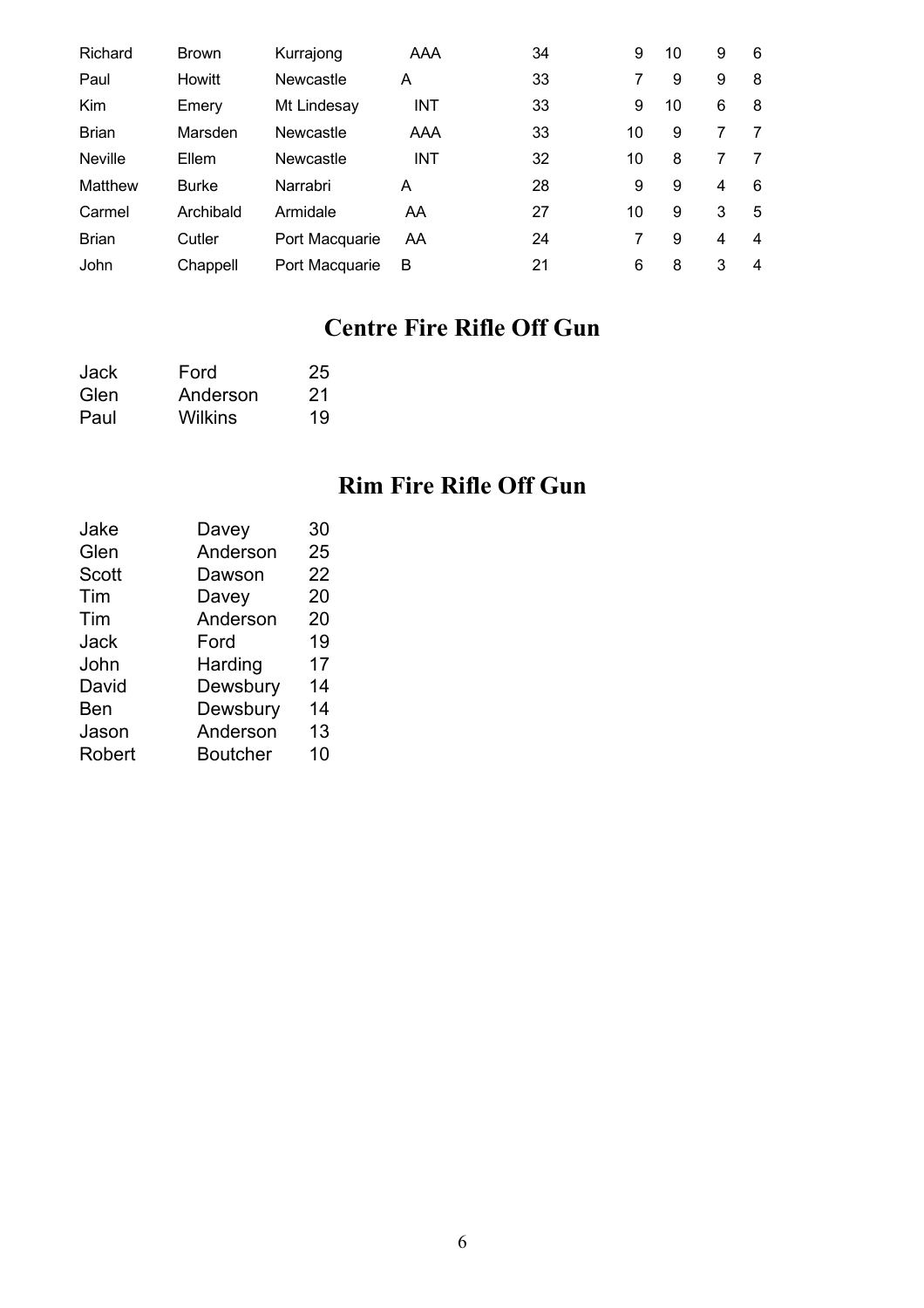#### **200m Production**

| Name           |            | <b>Surname</b> | <b>Club</b>         | <b>Grade Total Shoot</b> |                         | Chick            | Pig | Turk Ram                  |                         |
|----------------|------------|----------------|---------------------|--------------------------|-------------------------|------------------|-----|---------------------------|-------------------------|
| Grade          | <b>INT</b> |                |                     |                          |                         |                  |     |                           |                         |
| Glen           |            | Anderson       | <b>Inverell RSM</b> | 40                       | $\mathbf 1$             | 10               | 10  | 10                        | 10                      |
| Jake           |            | Davey          | <b>Inverell RSM</b> | 40                       | $\overline{2}$          | 10               | 10  | 10                        | 10                      |
| Kim            |            | Emery          | Mt Lindesay         | 40                       | 3                       | 10               | 10  | 10                        | 10                      |
| Greg           |            | Dawson         | Armidale            | 40                       | $\overline{\mathbf{4}}$ | 10               | 10  | 10                        | 10                      |
| Jason          |            | Anderson       | Narrabri            | 40                       | 5                       | 10               | 10  | 10                        | 10                      |
| Tim            |            | Davey          | <b>Inverell RSM</b> | 39                       |                         | 10               | 9   | 10                        | 10                      |
| Scott          |            | Dawson         | Toogoolawah         | 39                       |                         | 10               | 10  | 9                         | 10                      |
| Jack           |            | Ford           | Narrabri            | 39                       |                         | 10               | 10  | 9                         | 10                      |
| Judy           |            | Harding        | Toogoolawah         | 39                       |                         | 10               | 10  | 9                         | 10                      |
| David          |            | Dewsbury       | Narrabri            | 39                       |                         | 10               | 10  | 10                        | 9                       |
| John           |            | Harding        | Metro PSQ           | 39                       |                         | 10               | 10  | 10                        | 9                       |
| Matt           |            | Seears         | Merriganowry        | 39                       |                         | 10               | 10  | 10                        | 9                       |
| Tim            |            | Anderson       | Narrabri            | 38                       |                         | 10               | 10  | 10                        | 8                       |
| Paul           |            | Wilkins        | Narrabri            | 30                       |                         | 8                | 10  | 7                         | 5                       |
| <b>Neville</b> |            | Ellem          | Newcastle           | 29                       |                         | 9                | 8   | 6                         | 6                       |
| Richard        |            | <b>Brown</b>   | Kurrajong           | 28                       |                         | 6                | 10  | 5                         | $\overline{7}$          |
| Grade          | <b>AAA</b> |                |                     |                          |                         |                  |     |                           |                         |
| <b>Brian</b>   |            | Marsden        | Newcastle           | 33                       |                         | 7                | 9   | 8                         | 9                       |
| Ben            |            | Dewsbury       | Metro PSQ           | 33                       |                         | 10               | 9   | 5                         | 9                       |
| Carmel         |            | Archibald      | Armidale            | 28                       |                         | $\boldsymbol{9}$ | 9   | 6                         | $\overline{\mathbf{4}}$ |
| Grade          | AA         |                |                     |                          |                         |                  |     |                           |                         |
| Paul           |            | Howitt         | Newcastle           | 32                       |                         | 8                | 10  | 5                         | 9                       |
| Jayden         |            | Hamblin        | Narrabri            | 28                       |                         | 8                | 9   | 3                         | 8                       |
| Darren         |            | Parsons        | Newcastle           | 25                       |                         | 8                | 10  | 5                         | $\overline{2}$          |
| John           |            | Chappell       | Port Macquarie      | 20                       |                         | 6                | 7   | 1                         | 6                       |
| <b>Brian</b>   |            | Cutler         | Port Macquarie      | 17                       |                         | 8                | 6   | 3                         | 0                       |
| Grade          | A          |                |                     |                          |                         |                  |     |                           |                         |
| Billy dean     |            | Borodzicz      | Narrabri            | 31                       |                         | 9                | 10  | 6                         | 6                       |
| Jeff           |            | Hamblin        | Narrabri            | 28                       |                         | 8                | 8   | 5                         | 7                       |
| Derek          |            | Roberts        | Newcastle           | 13                       |                         | 8                | 3   | 1                         | 1                       |
| Grade          | Β          |                |                     |                          |                         |                  |     |                           |                         |
| Matt           |            | <b>Burke</b>   | Narrabri            | 22                       |                         | 4                | 8   | $\ensuremath{\mathsf{3}}$ | 7                       |

#### **200m Revolver**

| <b>Name</b> | Surname  | <b>Club</b>         |    |   | Grade Total Shoot Chick |    | Pig Turk Ram |    |
|-------------|----------|---------------------|----|---|-------------------------|----|--------------|----|
| Grade       | INT      |                     |    |   |                         |    |              |    |
| Jason       | Anderson | Narrabri            | 40 |   | 10                      | 10 | 10           | 10 |
| Kim         | Emery    | Mt Lindesay         | 39 | 2 | 10                      | 10 | 10           | 9  |
| Scott       | Dawson   | Toogoolawah         | 39 | 3 | 10                      | 10 | 10           | 9  |
| Matt        | Seears   | Merriganowry        | 39 | 4 | 10                      | 10 | 10           | 9  |
| Tim         | Davey    | <b>Inverell RSM</b> | 38 |   | 9                       | 9  | 10           | 10 |
| Tim         | Anderson | Narrabri            | 38 |   | 10                      | 10 | 10           | 8  |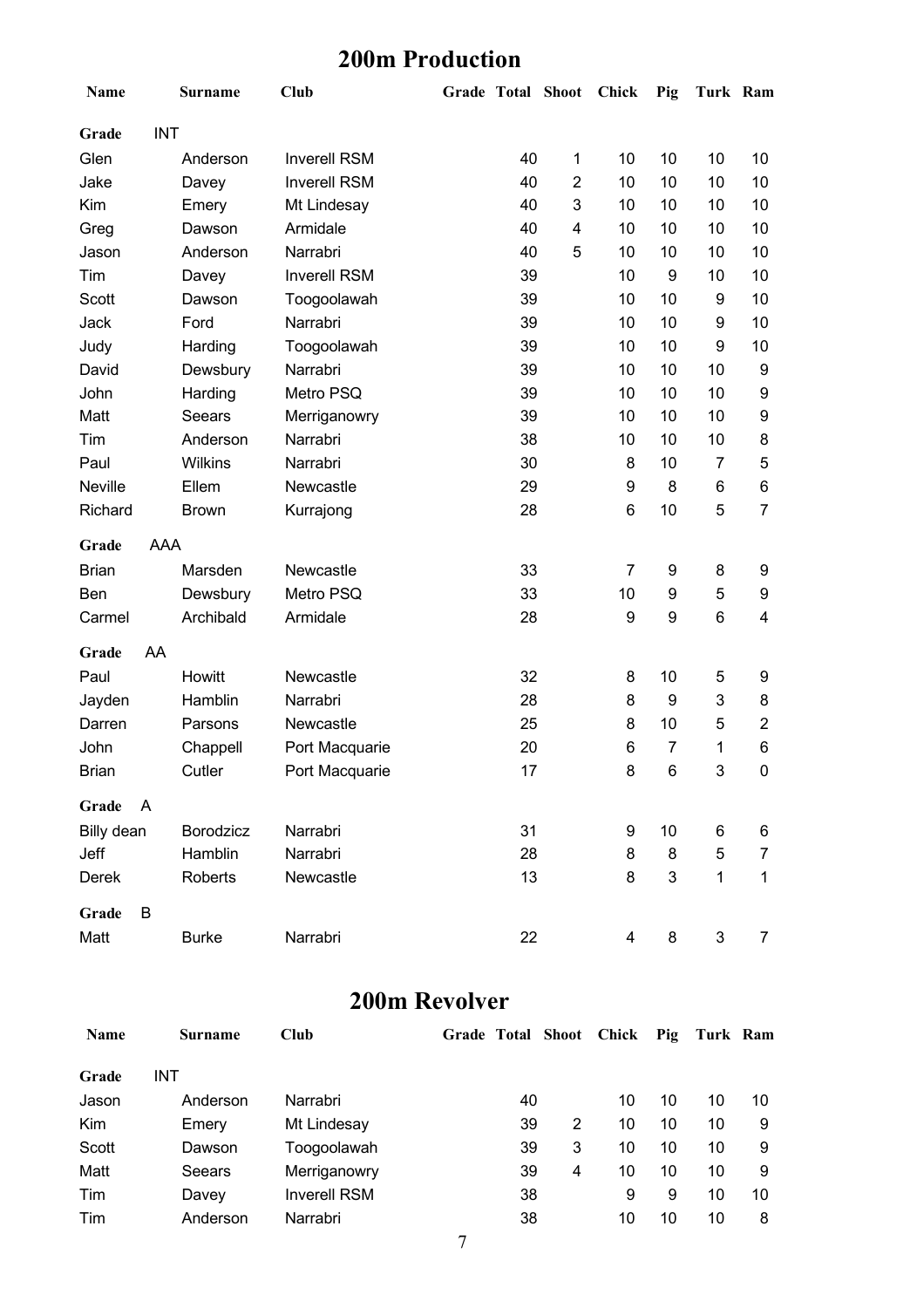| David        |     | Dewsbury       | Narrabri            | 38 | 10               | 10             | 10                       | 8                       |
|--------------|-----|----------------|---------------------|----|------------------|----------------|--------------------------|-------------------------|
| Jack         |     | Ford           | Narrabri            | 36 | 10               | 10             | $6\phantom{1}6$          | 10                      |
| Judy         |     | Harding        | Toogoolawah         | 36 | 10               | 10             | 7                        | 9                       |
| Glen         |     | Anderson       | <b>Inverell RSM</b> | 35 | 9                | 10             | $\overline{7}$           | $\boldsymbol{9}$        |
| John         |     | Harding        | Metro PSQ           | 33 | 10               | 10             | 7                        | 6                       |
| Richard      |     | <b>Brown</b>   | Kurrajong           | 32 | 10               | 10             | 5                        | $\overline{7}$          |
| Neville      |     | Ellem          | Newcastle           | 29 | 9                | 8              | $6\phantom{1}$           | $\,6\,$                 |
| Grade        | AAA |                |                     |    |                  |                |                          |                         |
| Greg         |     | Dawson         | Armidale            | 35 | 10               | 9              | $\overline{7}$           | 9                       |
| Ben          |     | Dewsbury       | Metro PSQ           | 33 | 10               | 9              | $\overline{7}$           | $\overline{7}$          |
| Jake         |     | Davey          | <b>Inverell RSM</b> | 31 | $\overline{7}$   | 10             | $\overline{7}$           | $\overline{7}$          |
| <b>Brian</b> |     | Marsden        | Newcastle           | 25 | $\overline{7}$   | 6              | $\overline{7}$           | 5                       |
| Paul         |     | <b>Wilkins</b> | Narrabri            | 22 | 6                | 8              | 5                        | 3                       |
| Grade        | AA  |                |                     |    |                  |                |                          |                         |
| Darren       |     | Parsons        | Newcastle           | 32 | 9                | 9              | $6\phantom{1}$           | 8                       |
| Carmel       |     | Archibald      | Armidale            | 29 | $\boldsymbol{9}$ | 8              | $\overline{7}$           | 5                       |
| Grade        | A   |                |                     |    |                  |                |                          |                         |
| Billy dean   |     | Borodzicz      | Narrabri            | 23 | 10               | 8              | $\mathsf 3$              | $\overline{c}$          |
| Paul         |     | Howitt         | Newcastle           | 22 | $\overline{7}$   | $\overline{7}$ | 3                        | $\mathbf 5$             |
| John         |     | Chappell       | Port Macquarie      | 15 | 4                | 6              | $\overline{\mathcal{A}}$ | 1                       |
| <b>Brian</b> |     | Cutler         | Port Macquarie      | 13 | 3                | 4              | $\overline{2}$           | $\overline{\mathbf{4}}$ |
| Grade        | B   |                |                     |    |                  |                |                          |                         |
| Matt         |     | <b>Burke</b>   | Narrabri            | 17 | 7                | $\mathbf 0$    | 6                        | 4                       |
| Derek        |     | <b>Roberts</b> | Newcastle           | 17 | 8                | 6              | $\overline{2}$           | 1                       |

# **200m Standing**

| <b>Name</b>  | <b>Surname</b> | <b>Club</b>         | Grade Total Shoot | <b>Chick</b> | Pig | Turk Ram       |                |
|--------------|----------------|---------------------|-------------------|--------------|-----|----------------|----------------|
| Grade        | <b>INT</b>     |                     |                   |              |     |                |                |
| Scott        | Dawson         | Toogoolawah         | 34                | 10           | 9   | 6              | 9              |
| Glen         | Anderson       | <b>Inverell RSM</b> | 33                | 9            | 10  | 7              | 7              |
| Matt         | Seears         | Merriganowry        | 30                | 10           | 8   | 5              | 7              |
| Tim          | Anderson       | Narrabri            | 26                | 7            | 8   | 6              | 5              |
| <b>Brian</b> | Marsden        | Newcastle           | 26                | 7            | 7   | 8              | 4              |
| Tim          | Davey          | <b>Inverell RSM</b> | 25                | 8            | 7   | 3              | 7              |
| Kim          | Emery          | Mt Lindesay         | 25                | 8            | 7   | 6              | 4              |
| John         | Harding        | Metro PSQ           | 24                | 8            | 9   | 3              | 4              |
| Judy         | Harding        | Toogoolawah         | 21                | 8            | 4   | 4              | 5              |
| Jake         | Davey          | <b>Inverell RSM</b> | 21                | 7            | 8   | 4              | $\overline{2}$ |
| David        | Dewsbury       | Narrabri            | 19                | 8            | 7   | $\overline{2}$ | $\overline{2}$ |
| Neville      | Ellem          | Newcastle           | 9                 | 3            | 3   | $\overline{2}$ | 1              |
| Grade        | AAA            |                     |                   |              |     |                |                |
| Jason        | Anderson       | Narrabri            | 23                | 8            | 6   | 5              | 4              |
| Paul         | <b>Wilkins</b> | Narrabri            | 17                | 6            | 6   | 3              | $\overline{2}$ |
| Greg         | Dawson         | Armidale            | 16                | 6            | 3   | 5              | $\overline{2}$ |
| Jack         | Ford           | Narrabri            | 16                | 7            | 7   | 2              | $\mathbf 0$    |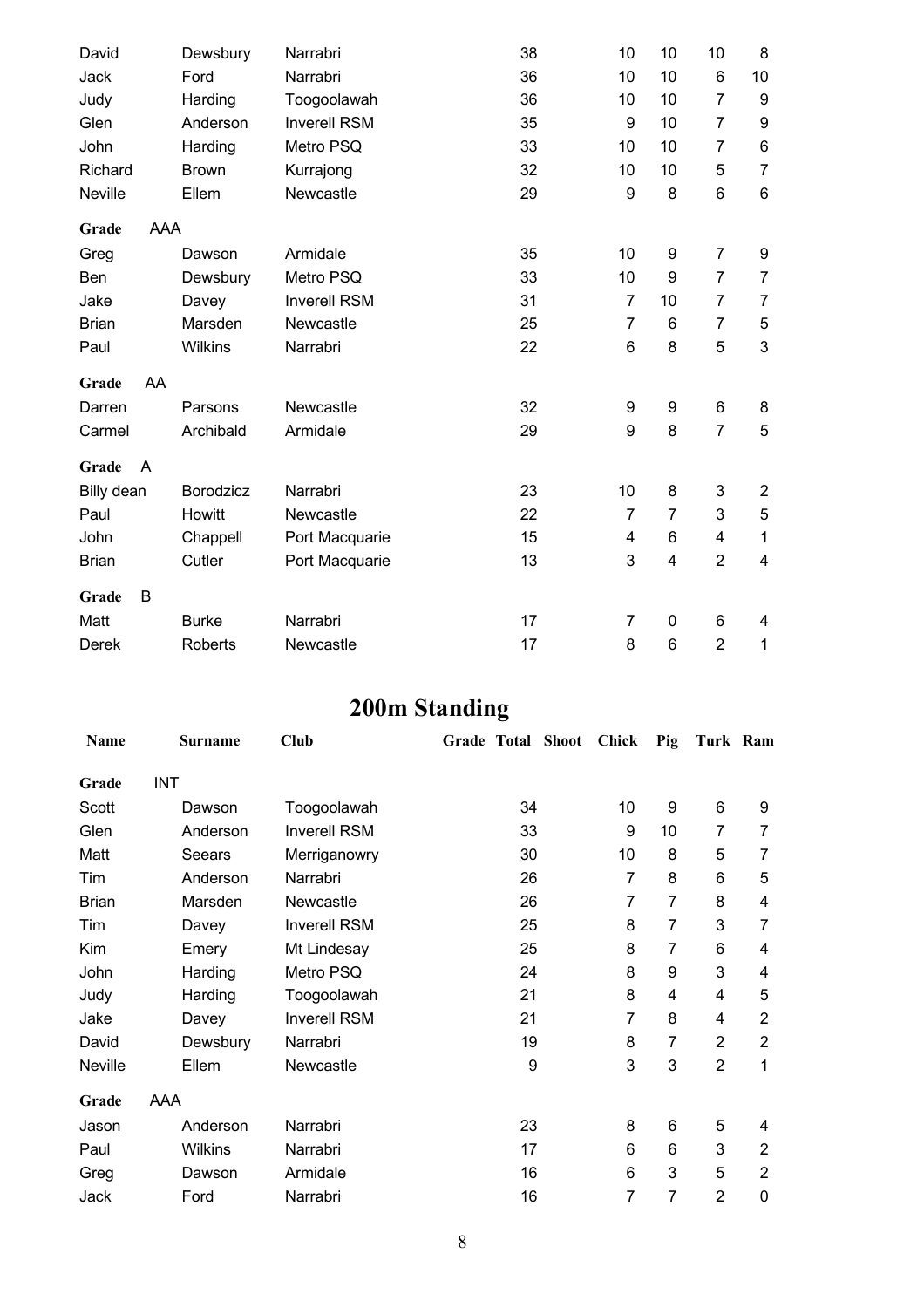| Grade        | AA |                  |                |                |                |                |                |                |
|--------------|----|------------------|----------------|----------------|----------------|----------------|----------------|----------------|
| Carmel       |    | Archibald        | Armidale       | 17             | 6              | 5              | $\overline{2}$ | 4              |
| Richard      |    | <b>Brown</b>     | Kurrajong      | 15             | 6              | 4              | $\overline{2}$ | 3              |
| Grade        | A  |                  |                |                |                |                |                |                |
| Paul         |    | Howitt           | Newcastle      | 19             | 7              | 6              | 3              | 3              |
| Ben          |    | Dewsbury         | Metro PSQ      | 18             | 5              | 6              | $\overline{2}$ | 5              |
| Darren       |    | Parsons          | Newcastle      | 18             | 6              | 8              | 1              | 3              |
| Jayden       |    | Hamblin          | Narrabri       | 15             | 3              | 7              | 3              | $\overline{2}$ |
| Billy dean   |    | <b>Borodzicz</b> | Narrabri       | 13             | 5              | 6              | 1              | 1              |
| Derek        |    | Roberts          | Newcastle      | 11             | 5              | 3              | 0              | 3              |
| John         |    | Chappell         | Port Macquarie | 5              | $\overline{2}$ | $\overline{2}$ | 1              | 0              |
| Grade        | B  |                  |                |                |                |                |                |                |
| Matt         |    | <b>Burke</b>     | Narrabri       | 15             | 2              | 6              | 3              | 4              |
| Jeff         |    | Hamblin          | Narrabri       | 8              | 3              | $\overline{2}$ | $\overline{2}$ | $\mathbf{1}$   |
| <b>Brian</b> |    | Cutler           | Port Macquarie | $\overline{2}$ | 1              | 1              | 0              | 0              |

#### **200m Unlimited**

| Name       |     | <b>Surname</b> | Club                | Grade Total Shoot |    | <b>Chick</b>   | Pig              | Turk Ram                |                           |
|------------|-----|----------------|---------------------|-------------------|----|----------------|------------------|-------------------------|---------------------------|
| Grade      |     | <b>INT</b>     |                     |                   |    |                |                  |                         |                           |
| Matt       |     | <b>Seears</b>  | Merriganowry        |                   | 37 | 10             | 10               | $\overline{7}$          | 10                        |
| Kim        |     | Emery          | Mt Lindesay         |                   | 37 | 10             | 9                | 9                       | 9                         |
| Tim        |     | Anderson       | Narrabri            |                   | 37 | 10             | 10               | 9                       | 8                         |
| Glen       |     | Anderson       | <b>Inverell RSM</b> |                   | 36 | 9              | 10               | 9                       | 8                         |
| Scott      |     | Dawson         | Toogoolawah         |                   | 32 | 10             | $\boldsymbol{9}$ | 5                       | 8                         |
| Grade      | AAA |                |                     |                   |    |                |                  |                         |                           |
| David      |     | Dewsbury       | Narrabri            |                   | 39 | 10             | 10               | 10                      | 9                         |
| Tim        |     | Davey          | <b>Inverell RSM</b> |                   | 35 | 10             | $9\,$            | $\overline{7}$          | 9                         |
| Jason      |     | Anderson       | Narrabri            |                   | 35 | 10             | 10               | $\overline{7}$          | 8                         |
| Judy       |     | Harding        | Toogoolawah         |                   | 33 | 10             | 10               | $\overline{7}$          | 6                         |
| John       |     | Harding        | Metro PSQ           |                   | 30 | 9              | 8                | 6                       | $\overline{7}$            |
| Jake       |     | Davey          | <b>Inverell RSM</b> |                   | 30 | 9              | 10               | $\overline{7}$          | $\overline{\mathbf{4}}$   |
| Jack       |     | Ford           | Narrabri            |                   | 27 | 8              | $\overline{7}$   | 5                       | $\overline{7}$            |
| Neville    |     | Ellem          | Newcastle           |                   | 18 | 5              | 8                | $\mathbf{1}$            | $\overline{\mathbf{4}}$   |
| Grade      | AA  |                |                     |                   |    |                |                  |                         |                           |
| Ben        |     | Dewsbury       | Metro PSQ           |                   | 28 | 8              | 9                | 6                       | 5                         |
| Richard    |     | <b>Brown</b>   | Kurrajong           |                   | 27 | 10             | 6                | $\overline{\mathbf{4}}$ | $\overline{7}$            |
| Greg       |     | Dawson         | Armidale            |                   | 25 | 9              | 9                | 4                       | $\ensuremath{\mathsf{3}}$ |
| Paul       |     | Wilkins        | Narrabri            |                   | 20 | 8              | 8                | $\overline{2}$          | $\overline{2}$            |
| Grade      | A   |                |                     |                   |    |                |                  |                         |                           |
| Paul       |     | Howitt         | Newcastle           |                   | 18 | $\overline{7}$ | 5                | $\overline{c}$          | 4                         |
| Carmel     |     | Archibald      | Armidale            |                   | 16 | $\overline{7}$ | 6                | 3                       | $\mathbf 0$               |
| Grade      | B   |                |                     |                   |    |                |                  |                         |                           |
| Darren     |     | Parsons        | Newcastle           |                   | 20 | 8              | 8                | 3                       | 1                         |
| Billy dean |     | Borodzicz      | Narrabri            |                   | 19 | 6              | 5                | 5                       | 3                         |
| Matt       |     | <b>Burke</b>   | Narrabri            |                   | 13 | 6              | 4                | $\overline{2}$          | 1                         |